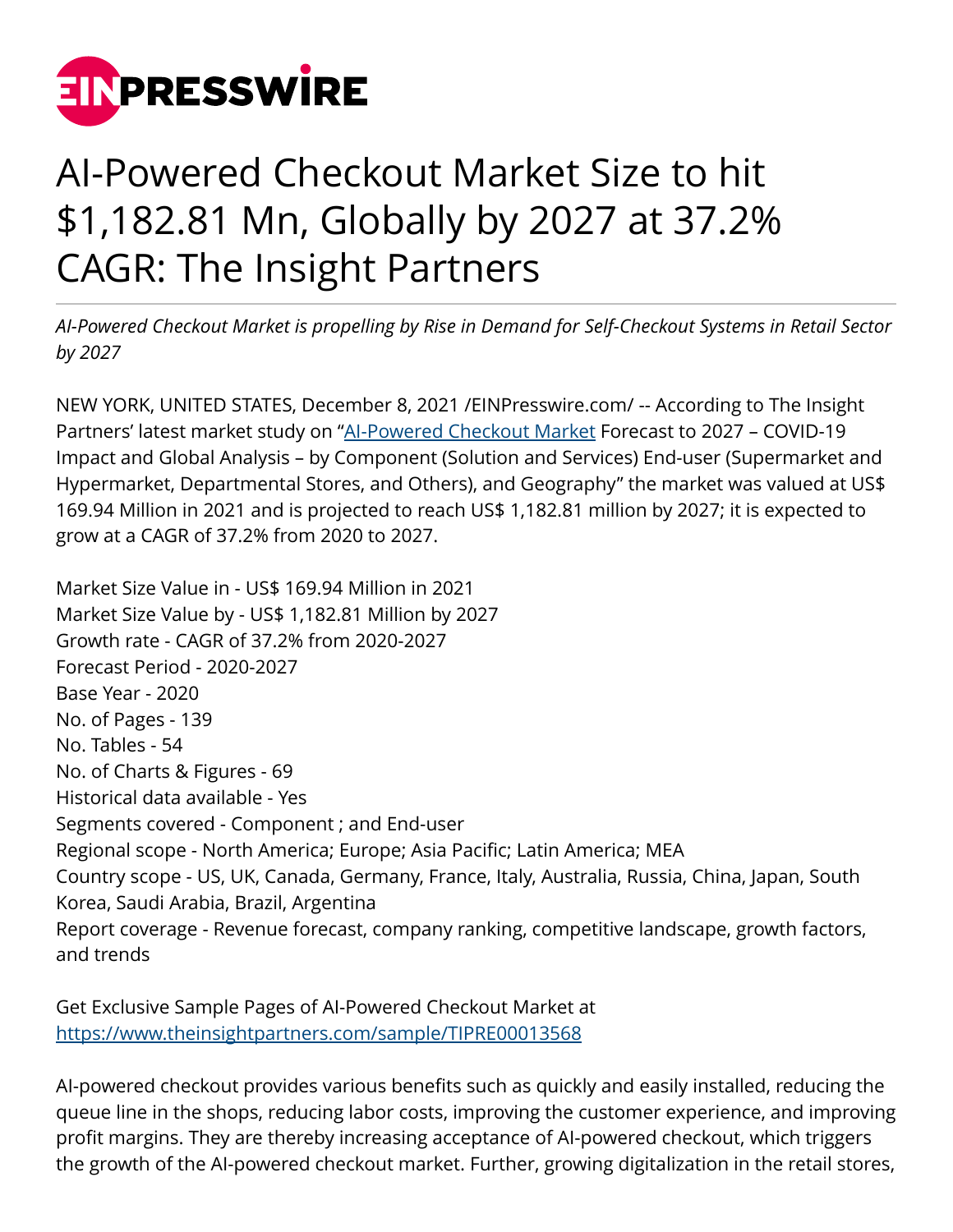coupled with the increase in the number of retail stores, supermarkets, and hypermarkets across the globe, provides a lucrative opportunity for the AI-powered checkout market player.

The rising impact of e-commerce and continuous changes in consumer preferences are among the primary reasons that have led to stagnancy in the performance of the traditional retail sector. A few of the e-commerce market players are vigorously expanding their offline business operations to secure a share larger than the existing market share. Considering this, retailers operating worldwide are also continually looking forward to adopting more effective strategies to drive their revenue growth.

## Impact of COVID-19 Pandemic on AI-Powered Checkout Market

The pandemic COVID-19 continues to enforce the temporary closure of retail stores in the global market, signaling an unprecedented disruption of commerce. Retailers and brands are facing various short-term challenges regarding health and safety, supply chain, labor force, cash flow, consumer demand, and marketing. In North America, stores started closing at the beginning of March, and this trend is expected to continue as cities and states battle to contain the spread of the virus.

Download the Latest COVID-19 Analysis on AI-Powered Checkout Market Growth Research Report at [https://www.theinsightpartners.com/covid-analysis](https://www.theinsightpartners.com/covid-analysis-sample/TIPRE00013568?utm_source=EINPressWire&utm_medium=10051)[sample/TIPRE00013568?utm\\_source=EINPressWire&utm\\_medium=10051](https://www.theinsightpartners.com/covid-analysis-sample/TIPRE00013568?utm_source=EINPressWire&utm_medium=10051)

Before the introduction of automation in the retail sector, retailers faced tremendous pressure to surpass customer expectations and enhance organizational efficiencies. The AI-powered checkouts provide the ability to overcome all the challenges faced by them, further helping them automate their workflows and multiple processes that ease their operations. Further, the emergence of advanced technologies, such as AI, allows retail companies to meet customer expectations by offering highly efficient services. Thus, the rise in implementation of AI-powered checkouts in the retail sectors across several developed countries drives the market growth.

The market for AI-powered checkout has been segmented based on component, end-user, and geography. Based on component, the market is segmented into solution and services. The solution segment represented the largest share of the overall market throughout the forecast period, owing to the increasing number of technology advancements in machine vision, facial recognition, shelf sensors, barcodes, quick response (QR) codes, and RFID tags. However, services segment is expected to be the fastest-growing AI-powered checkout component. Further, the AI-powered checkout market is segmented into the supermarket and hypermarket, departmental stores, and others based on the end-user. In 2019, supermarket and hypermarket held a substantial share in the global AI-powered checkout market. While others segment is anticipated to grow at the highest CAGR from 2020 to 2027.

Increase in Adoption of New Technologies in Retail Sector The rising impact of e-commerce and continuous changes in consumer preferences are among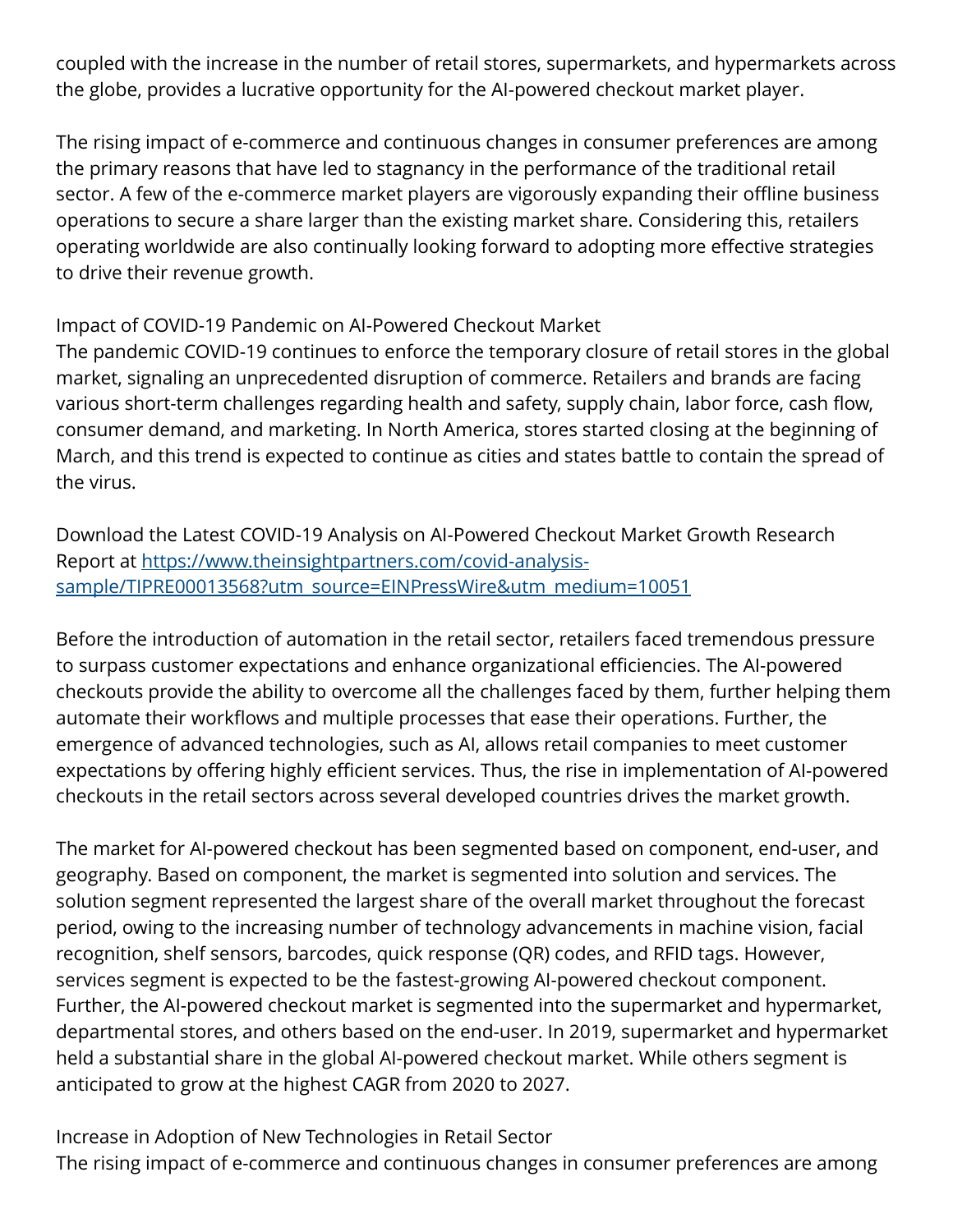the primary reasons that have led to stagnancy in the performance of the traditional retail sector. A few of the e-commerce market players are vigorously expanding their offline business operations to secure a share larger than the existing market share. Considering this, retailers operating worldwide are also continually looking forward to adopting more effective strategies to drive their revenue growth. Before the introduction of automation in the retail sector, retailers faced tremendous pressure to surpass customer expectations and enhance organizational efficiencies. The AI-powered checkouts provide the ability to overcome all the challenges faced by them, further helping them automate their workflows and multiple processes that ease their operations.

Order a Copy of AI-Powered Checkout Market Shares, Strategies and Forecasts 2021-2027 Research Report at [https://www.theinsightpartners.com/buy/TIPRE00013568](https://www.theinsightpartners.com/buy/TIPRE00013568?utm_source=EINPressWire&utm_medium=10051)

Browse Related Reports and Get Sample copy

Supermarket AI-powered Checkout Market Forecast to 2028 - COVID-19 Impact and Global Analysis

[https://www.theinsightpartners.com/sample/TIPRE00018421?utm\\_source=EINPressWire&utm\\_m](https://www.theinsightpartners.com/sample/TIPRE00018421?utm_source=EINPressWire&utm_medium=10051) [edium=10051](https://www.theinsightpartners.com/sample/TIPRE00018421?utm_source=EINPressWire&utm_medium=10051) 

Self-Checkout Systems Market Forecast to 2028 - Covid-19 Impact and Global Analysis [https://www.theinsightpartners.com/sample/TIPRE00008064?utm\\_source=EINPressWire&utm\\_m](https://www.theinsightpartners.com/sample/TIPRE00008064?utm_source=EINPressWire&utm_medium=10051) [edium=10051](https://www.theinsightpartners.com/sample/TIPRE00008064?utm_source=EINPressWire&utm_medium=10051)

## About Us:

The Insight Partners is a one stop industry research provider of actionable intelligence. We help our clients in getting solutions to their research requirements through our syndicated and consulting research services. We specialize in industries such as Semiconductor and Electronics, Aerospace and Defense, Automotive and Transportation, Biotechnology, Healthcare IT, Manufacturing and Construction, Medical Device, Technology, Media and Telecommunications, Chemicals and Materials.

Contact Us:

If you have any queries about this report or if you would like further information, please contact us:

Contact Person: Sameer Joshi E-mail: sales@theinsightpartners.com Phone: +1-646-491-9876 Press Release:<https://www.theinsightpartners.com/pr/ai-powered-checkout-market>

Sameer Joshi The Insight Partners +91 96661 11581